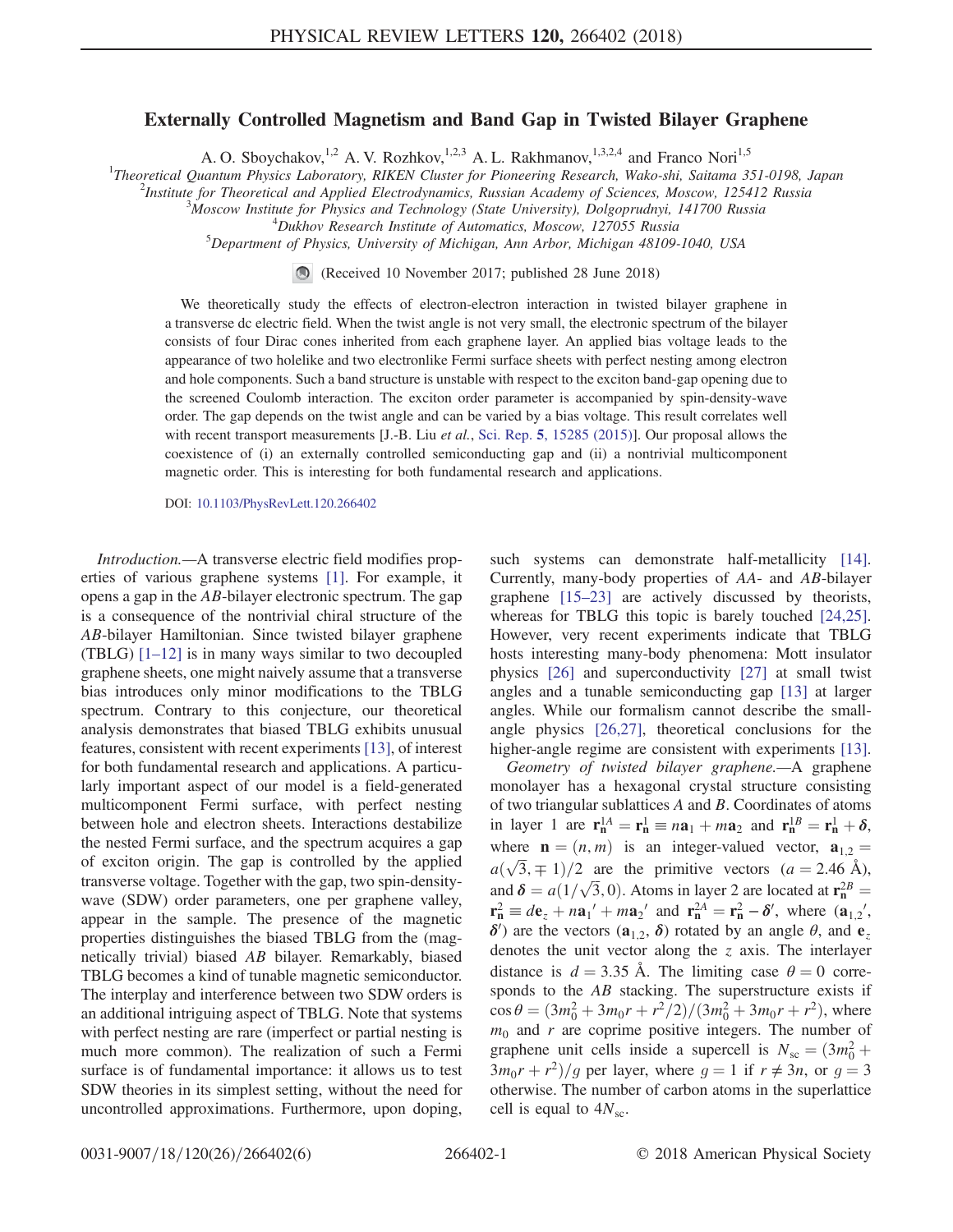We introduce  $\mathbf{b}_{1,2} = 2\pi (1/\sqrt{3}, \mp 1)/a$ , which are the general lattice vectors for layer 1, and  $\mathbf{b}'_k$ , for layer 2 reciprocal lattice vectors for layer 1, and  $\mathbf{b}'_{1,2}$  for layer 2  $(\mathbf{b}'_{1,2})$  are  $\theta$ -rotated  $\mathbf{b}_{1,2}$ ). The vectors  $\mathcal{G}_{1,2}$  are the elementary reciprocal vectors for the superlattice. These quantities are related:  $\mathbf{b}'_1 = \mathbf{b}_1 + r(\mathcal{G}_1 + \mathcal{G}_2)$  and  $\mathbf{b}'_2 = \mathbf{b}_2 - r\mathcal{G}_1$  if  $r \neq 3n$ , or  $\mathbf{b}'_2 = \mathbf{b}_1 + r(\mathcal{G}_1 + 2\mathcal{G}_2)/3$  and  $\mathbf{b}'_2 = \mathbf{b}_2 - r(2\mathcal{G}_1 + \mathcal{G}_2)/3$  **and**  $**b**'<sub>2</sub> = **b**<sub>2</sub> - r(2**G**<sub>1</sub> + **G**<sub>2</sub>)/3$ **,<br>otherwise Each graphene layer has two nonequivalent** otherwise. Each graphene layer has two nonequivalent Dirac points located at the corners of its Brillouin zone. Thus, the total number of Dirac points for the bilayer is four. The Brillouin zone of the superlattice is hexagonal shaped. It can be obtained by  $N_{\rm sc}$ -times folding [\[28\]](#page-5-3) of the Brillouin zone of layer 1 or 2. As a result of this folding, Dirac points of each layer are translated to two nonequivalent corners of the reduced Brillouin zone,  $K_1$  and  $K_2$ . Points  $K_{1,2}$  can be expressed via vectors  $\mathcal{G}_{1,2}$  as  $K_1 =$  $(\mathcal{G}_1 + 2\mathcal{G}_2)/3$  and  $\mathbf{K}_2 = (2\mathcal{G}_1 + \mathcal{G}_2)/3$ . The Dirac spectrum at  $K_{1,2}$  is doubly degenerate since two nonequivalent Dirac points of constituent layers lie at each corner of the Brillouin zone of the superlattice after the folding. For more details, one may consult Refs. [\[1,3,29\].](#page-4-0)

Model Hamiltonian.—We investigate the tight-binding model for  $p_z$  electrons in undoped TBLG:  $\dot{H} = \dot{H}_0 + \dot{H}_{int}$ , where  $\hat{H}_0$  is a single-electron Hamiltonian and  $\hat{H}_{int}$ describes electron-electron interaction. Here,

<span id="page-1-0"></span>
$$
\hat{H}_0 = \sum_{\substack{\text{in } j\text{m} \\ \text{ss}'\sigma}} t(\mathbf{r}_\mathbf{n}^{\text{is}}; \mathbf{r}_\mathbf{m}^{\text{is}'} ) \hat{d}_{\mathbf{n}\text{is}\sigma}^\dagger \hat{d}_{\mathbf{m}\text{js}'\sigma} + \frac{V_b}{2} \sum_{\mathbf{n}} (\hat{n}_{\mathbf{n}1} - \hat{n}_{\mathbf{n}2}), \quad (1)
$$

where  $\hat{d}^{\dagger}_{\mathbf{n} i s\sigma}$  and  $\hat{d}_{\mathbf{n} i s\sigma}$  are the creation and annihilation operators of the electron with spin projection  $\sigma$ , located at site **n** in the layer  $i (=1, 2)$  in the sublattice  $s (=A, B)$ , and  $\hat{n}_{ni} = \sum_{s\sigma} \hat{d}_{nis\sigma}^{\dagger} \hat{d}_{nis\sigma}$  is the electron density at the unit cell  $\bf{n}$  of layer *i*. For *intralayer* hopping, only the nearest-neighbor term is included. Its amplitude is  $-t$ , where  $t = 2.57$  eV. The *interlayer* hopping is parameterized as described in Refs. [\[11,12\],](#page-4-4) with the largest interlayer hopping amplitude being equal to  $t_0 = 0.4$  eV. The second term in Eq. [\(1\)](#page-1-0) describes the potential energy difference between layers due to the applied bias voltage  $V_b$ . Switching to the momentum representation, one can introduce new single-particle operators  $d_{\mathbf{p}Gis\sigma}$ one can introduce hew single-particle operators  $a_{\mathbf{pG}is\sigma} = \mathcal{N}^{-1/2} \sum_{\mathbf{n}} e^{-i(\mathbf{p}+\mathbf{G})\mathbf{r}_{\mathbf{n}}^i} \hat{d}_{\mathbf{n}is\sigma}$ . Here  $\mathcal{N}$  is the number of graphene unit cells in the sample in one layer, the momentum p lies in the first Brillouin zone of the superlattice, while  $G = m_1 \mathcal{G}_1 + m_2 \mathcal{G}_2$  is the reciprocal vector of the superlattice lying in the first Brillouin zone of the ith layer. The number of such vectors  $G$  is equal to  $N<sub>sc</sub>$  for each graphene layer. Thus,  $\hat{H}_0$  becomes

<span id="page-1-1"></span>
$$
\hat{H}_0 = \sum_{\mathbf{p}\sigma} \left( \sum_{\mathbf{G}_1 \mathbf{G}_2} \sum_{ijss'} \tilde{t}_{ij}^{ss'} (\mathbf{p} + \mathbf{G}_1; \mathbf{G}_1 - \mathbf{G}_2) \hat{d}_{\mathbf{p}\mathbf{G}_1 is\sigma}^{\dagger} \hat{d}_{\mathbf{p}\mathbf{G}_2 js'\sigma} + \frac{V_b}{2} \sum_{\mathbf{G}_s} (\hat{d}_{\mathbf{p}\mathbf{G}_1 s\sigma}^{\dagger} \hat{d}_{\mathbf{p}\mathbf{G}_1 s\sigma} - \hat{d}_{\mathbf{p}\mathbf{G}_2 s\sigma}^{\dagger} \hat{d}_{\mathbf{p}\mathbf{G}_2 s\sigma}) \right),
$$
\n(2)

$$
\tilde{t}_{ij}^{ss'}(\mathbf{k};\mathbf{G}) = \frac{1}{N_{sc}} \sum_{\mathbf{nm}}' e^{-i\mathbf{k}(\mathbf{r}_{\mathbf{n}}^i - \mathbf{r}_{\mathbf{m}}^j)} e^{-i\mathbf{G}\mathbf{r}_{\mathbf{m}}^j} t(\mathbf{r}_{\mathbf{n}}^{is}; \mathbf{r}_{\mathbf{m}}^{js'}).
$$
 (3)

The summation with prime  $\sum_{nm}^{\prime}$  denotes that **m** runs over sites inside the zeroth supercell, while n runs over all sites in the sample.

The Hamiltonian [\(2\)](#page-1-1) can be used to find the singleelectron spectrum  $E_{\mathbf{p}}^{(S)}$  and eigenvectors  $\Phi_{\mathbf{p}Gis}^{(S)}$ , where  $S = 1, 2, ..., 4N_{sc}$  labels  $4N_{sc}$  single-electron bands. The spectrum of [\(2\)](#page-1-1) is well known. Its part inside the energy window  $-0.5t < E < 0.5t$ , calculated for  $m_0 = 5$ ,  $r = 1$  $(\theta \cong 6.01^{\circ})$  $(\theta \cong 6.01^{\circ})$  $(\theta \cong 6.01^{\circ})$ , and  $V_b = 0.15t$ , is shown in Fig. 1. When  $\theta_c$  <  $\theta < 60^{\circ} - \theta_c$  ( $\theta_c \approx 1.89^{\circ}$  for hopping parameters used), the low-energy spectrum consists of four Dirac cones located in pairs at two Dirac points  $K_{1,2}$ . Initially, we retain only these four bands, discarding all other electron states. To label the four bands, we will use the symbol  $e_{\mu}^{w}$  ( $\mathfrak{h}_{\mu}^{w}$ ) to denote the electron (hole) band of the Dirac cone  $\mu = \pm 1$  at the Dirac point **K** where the valley index is  $w = 1, 2$  When point  $\mathbf{K}_w$ , where the valley index is  $w = 1, 2$ . When  $V_b > 0$ , the energies of the  $e_{+1}^{\psi}$  and  $\mathfrak{h}_{+1}^{\psi}$  ( $e_{-1}^{\psi}$  and  $\mathfrak{h}_{-1}^{\psi}$ )<br>bands are shifted to positive (peoplive) energies bands are shifted to positive (negative) energies. Considering the momentum **p** from  $\mathbf{K}_w$ , we can approximate the electron energy as  $E_{\mathbf{p}\mu\nu}^{\mathbf{e},\mathbf{\mathfrak{h}}}\approx v_F^*(\mu q_F^*\pm |\mathbf{p}|)$ , where  $v^* = v^*(\theta)$  is the renormalized Fermi velocity of the For  $v_F^* = v_F^* (\theta)$  is the renormalized Fermi velocity of the renormalized Fermi velocity of the TRI G and  $a^* \propto V$ .  $\langle v^* \rangle$  is the Fermi momentum Roth TBLG, and  $q_F^* \propto V_b/v_F^*$  is the Fermi momentum. Both  $v_F^*$  and  $q_F^*$  are calculated numerically at half filling. Therefore, if  $\hat{\mathbf{e}}_{\mathbf{k}\mu\sigma}^w$  ( $\hat{\mathbf{h}}_{\mathbf{k}\mu\sigma}^w$ ) denotes an operator destroying an electron with momentum **k** and spin projection  $\sigma$  in the band  $e^w_\mu$  ( $\mathfrak{h}^w_\mu$ ), the low-energy Hamiltonian becomes

<span id="page-1-3"></span>
$$
\hat{H}_0^{\text{eff}} = v_F^* \sum_{\mathbf{p}\mu\nu\sigma} [(|\mathbf{p}| + \mu q_F^*) \hat{\mathbf{e}}_{\mathbf{p}\mu\sigma}^{\mathbf{w}^+} \hat{\mathbf{e}}_{\mathbf{p}\mu\sigma}^{\mathbf{w}} - (|\mathbf{p}| - \mu q_F^*) \hat{\mathbf{h}}_{\mathbf{p}\mu\sigma}^{\mathbf{w}^+} \hat{\mathbf{h}}_{\mathbf{p}\mu\sigma}^{\mathbf{w}}].
$$
\n(4)

<span id="page-1-2"></span>

FIG. 1. (Left) Band structure calculated for a sample with  $m_0 = 5$ ,  $r = 1$  ( $\theta \approx 6.01^{\circ}$ );  $V_b = 0.15t/e$ . The bands  $e_\mu$  and  $\mathfrak{h}_\mu$ are shown by bold curves. Vertical dashed lines correspond to the Dirac points  $K_{1,2}$ . Each vertical double arrow connects two bands forming the anomalous matrix elements  $\eta_{p\pm 1\sigma}$ . (Right) The Fermi<br>curface (colid red curves), corresponding to the hand etrusture surface (solid red curves), corresponding to the band structure plotted on the left. A slight trigonal warping of the Fermi lines is seen.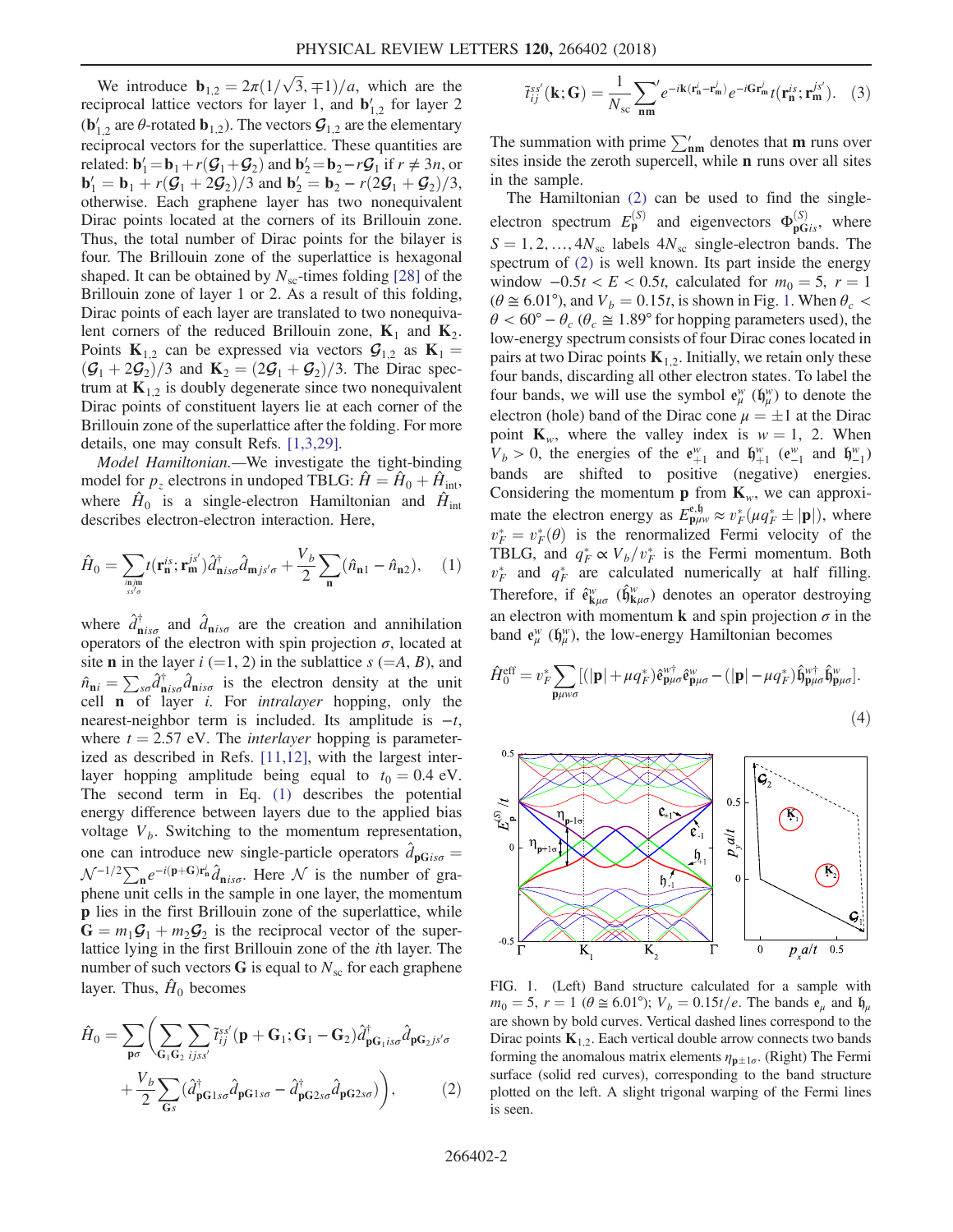Consequently, two bands,  $e_{-1}^{w}$  and  $\mathfrak{h}_{+1}^{w}$ , pass through the Fermi europe Fermi energy (see Fig. [1\)](#page-1-2) and form the Fermi surface (Fermi lines). The Fermi lines may be approximated by two circles  $|\mathbf{p}| = q_F^*$  around both Dirac points [\[30\]](#page-5-4). The lines<br>are identical for  $e^w$  and  $\mathbf{h}^w$ . In the presence of interaction are identical for  $e_{-1}^{w}$  and  $\mathfrak{h}_{+1}^{w}$ . In the presence of interaction, a nested Fermi surface is unstable with respect to the formation of excitonic order.

<span id="page-2-0"></span>To discuss such excitonic order, we need to specify the interaction  $H_{\text{int}}$ ,

$$
\hat{H}_{\text{int}} = \frac{1}{2} \sum_{\substack{n \text{min} \\ s s' \text{of}}} \hat{d}_{\text{n}}^{\dagger} \hat{d}_{\text{n}}^{\dagger} \hat{d}_{\text{n}}^{\dagger} \hat{d}_{\text{n}}^{\dagger} U_{ij} (\mathbf{r}_{\mathbf{n}}^{is} - \mathbf{r}_{\mathbf{m}}^{js'}) \hat{d}_{\text{m}}^{\dagger} \hat{d}_{\text{m}}^{\dagger} \hat{d}_{\text{m}}^{\dagger} \hat{d}_{\text{m}}^{\dagger}.
$$
 (5)

The choice of interaction potential  $U_{ii}(\mathbf{r})$  significantly affects the ordered-phase properties. Since the fieldinduced holes and electrons inhabit different layers, they interact most effectively via the screened Coulomb potential [\[31,32\]](#page-5-5). The commonly used Hubbard interaction [20–[22,25,33\]](#page-4-5) is quite ineffective in our setting, and we numerically verified [\[34\]](#page-5-6) that the corresponding corrections are weak. For quasiparticles in the same layer, the Fourier transform of the screened Coulomb potential  $U_{ii}(\mathbf{r})$  is  $U_{ii}(\mathbf{k}) = v_{\mathbf{k}}V_c^{-1}/(1 + \Pi_{\mathbf{k}}v_{\mathbf{k}})$ . Here,  $V_c = \sqrt{3}a^2/2$  is the praphene unit cell area, the bare Coulomb potential is graphene unit cell area, the bare Coulomb potential is  $v_{\bf k} = 2\pi e^2/\epsilon |{\bf k}|$ , the permittivity of the substrate is  $\epsilon$ , and  $-\Pi_k$  is the static polarization operator of electrons in the bilayer. When the interacting electrons are in different layers, the corresponding matrix element becomes  $U_{12}(\mathbf{k}) = v_{\mathbf{k}} V_c^{-1} \exp(-|\mathbf{k}|d)/(1+\Pi_{\mathbf{k}} v_{\mathbf{k}}).$ <br>Once the interaction is specified

<span id="page-2-1"></span>Once the interaction is specified, the low-energy projection of  $\hat{H}_{int}$  becomes

$$
\hat{H}^{\text{eff}}_{\text{int}} = \frac{1}{2\mathcal{N}} \sum_{\mathbf{p}\mathbf{q}} \sum_{\mu\nu} \sum_{\sigma\sigma'} (A^{\nu}_{\mathbf{p}\mathbf{q}} \hat{\mathbf{h}}^{\nu\dagger}_{\mathbf{p}\mu\sigma} \hat{\mathbf{h}}^{\nu}_{\mathbf{q}\mu\sigma} \hat{\mathbf{e}}^{\nu\dagger}_{\mathbf{q}\bar{\mu}\sigma'} \hat{\mathbf{e}}^{\nu}_{\mathbf{p}\bar{\mu}\sigma'} + B^{\nu}_{\mathbf{p}\mathbf{q}} \hat{\mathbf{h}}^{\nu\dagger}_{\mathbf{p}\mu\sigma} \hat{\mathbf{e}}^{\nu}_{\mathbf{q}\mu\sigma} \hat{\mathbf{h}}^{\nu\dagger}_{\mathbf{q}\bar{\mu}\sigma'} \hat{\mathbf{e}}^{\nu}_{\mathbf{p}\bar{\mu}\sigma'} + \text{H.c.},
$$
\n(6)

where  $\bar{\mu} = -\mu$ , and  $A_{pq}^w$ ,  $B_{pq}^w$  are effective coupling con-<br>atoms, obtained by registing  $\hat{U}$  in Eq. (5) on the law. stants, obtained by projecting  $\hat{H}_{int}$  in Eq. [\(5\)](#page-2-0) on the lowenergy bands. The procedure is standard, but tedious, and requires both analytical and numerical steps [\[34\]](#page-5-6). In [\(6\)](#page-2-1), we take into account only electron-hole interactions, because these are directly responsible for the gap. Our numerical results demonstrate that, if the momenta p and q lay in the w valley (that is, both  $\bf{p}$  and  $\bf{q}$  are near the Dirac point  $\mathbf{K}_w$ ), then  $A_{pq}^w \approx \cos^2[(\varphi_p - \varphi_q)/2]U_{12}(\mathbf{p} - \mathbf{q})$ and  $B_{pq}^w \approx \sin^2[(\varphi_p - \varphi_q)/2]U_{12}(\mathbf{p} - \mathbf{q})$ , where  $\varphi_p =$ <br>arctan(n /n) is the polar angle corresponding to **n** The  $arctan(p_v/p_x)$  is the polar angle corresponding to **p**. The deviation from these equalities is larger for smaller  $\theta$ . Numerical evidence further indicates that the coupling of electron states with different valley indices is negligible. This allows us to keep only the intravalley interaction terms in Eq. [\(6\).](#page-2-1)

Exciton order parameter.—The interaction [\(6\)](#page-2-1) binds electrons e and holes  $\mathfrak h$  into excitons. To describe the exciton condensate we must choose a suitable order parameter. The well-studied AB bilayer, with its variety of orders [\[15,35](#page-4-3)–37] offers little guidance here: the AB bilayer has no Fermi surface, and its Hamiltonian possesses a unique chiral structure. Likewise, the knowledge [\[25\]](#page-5-7) about TBLG ordered phases at low  $\theta$  is inapplicable: for  $\theta < \theta_c$ , the single-electron bands are very flat [\[1,3,11,38\]](#page-4-0) and require a different approach. Of more relevance are the studies of the AA bilayer [20–[23,33,39\],](#page-4-5) which has an almost circular nested Fermi surface. With this in mind, we define the following symmetry-breaking expectation values  $\eta_{\mathbf{p}\mu\sigma}^w = \langle \hat{\mathfrak{h}}_{\mathbf{p}\mu\sigma}^{w^{\dagger}} \hat{\mathfrak{e}}_{\mathbf{p}\bar{\mu}}^w \hat{\mathfrak{o}} \rangle$ , where  $\bar{\sigma}$  means "not  $\sigma$ ". An order parameter  $\langle \hat{\mathbf{h}}_{\mathbf{p}\mu\sigma}^{\psi^+} \hat{\mathbf{e}}_{\mathbf{p}\bar{\mu}\bar{\sigma}}^{\psi^{\prime}} \rangle$ , coupling valleys w and w', is not supported by our interaction if  $w \neq w'$ . Thus, the valley index may be suppressed. This ordered phase is the planar SDW. Its magnetic moments are localized on the links connecting atoms in different layers. Since the nesting vector is zero, the SDW period coincides with the superstructure periodicity. Observable magnetic moments distribution depends on the interference of the order parameters in different valleys, which presented formalism cannot capture. Finally, the charge-density-wave order  $\sum_{\sigma} \langle \hat{\mathbf{h}}_{\mathbf{p}\mu\sigma}^{\psi^{\dagger}} \hat{\mathbf{e}}_{\mathbf{p}\bar{\mu}\sigma}^{\psi} \rangle$  is energetically unfavorable in comparison<br>to the SDW one as it can be seen from Hamiltonian (6) to the SDW one, as it can be seen from Hamiltonian [\(6\)](#page-2-1). Using the  $\eta$ 's, we can decouple  $H_{\text{int}}^{\text{eff}}$ . The resultant meanfield Hamiltonian becomes quadratic in  $\hat{e}$  and  $\hat{h}$ . It can be expressed as  $\hat{H}_{\text{MF}} = \sum_{\mathbf{p}\mu} \hat{\Psi}_{\mathbf{p}\mu}^{\dagger} H_{\mathbf{p}\mu} \hat{\Psi}_{\mathbf{p}\mu}$ , where  $\hat{\Psi}_{\mathbf{p}\mu} =$  $(\hat{\mathfrak{h}}_{\mathbf{p}\mu\uparrow}, \hat{\mathfrak{e}}_{\mathbf{p}\bar{\mu}\downarrow}, \hat{\mathfrak{e}}_{\mathbf{p}\bar{\mu}\downarrow}, \hat{\epsilon}_{\mathbf{p}\bar{\mu}\downarrow})^T$ , and

$$
H_{\mathbf{p}\mu} = \begin{pmatrix} E_{\mathbf{p}\mu}^{\mathfrak{h}} & 0 & 0 & -\Delta_{\mathbf{p}\mu\uparrow}^{*} \\ 0 & E_{\mathbf{p}\bar{\mu}}^{*} & -\Delta_{\mathbf{p}\mu\downarrow} & 0 \\ 0 & -\Delta_{\mathbf{p}\mu\downarrow}^{*} & E_{\mathbf{p}\mu}^{\mathfrak{h}} & 0 \\ -\Delta_{\mathbf{p}\mu\uparrow} & 0 & 0 & E_{\mathbf{p}\bar{\mu}}^{*} \end{pmatrix} . \quad (7)
$$

<span id="page-2-2"></span>Here the order parameter is defined as  $\Delta_{\mathbf{p}\mu\sigma} =$  $\mathcal{N}^{-1} \sum_{\mathbf{q}} [A_{\mathbf{p}\mathbf{q}} \eta_{\mathbf{q}\mu\sigma} + B_{\mathbf{p}\mathbf{q}} \eta_{\mathbf{q}\bar{\mu}}^* \bar{\sigma}]$ . Minimizing the total energy at zero temperature and at half filling, we obtain the system of equations for the order parameters

$$
\Delta_{\mathbf{p}\mu} = \frac{\mathcal{V}_c}{2} \int \frac{d^2 q}{(2\pi)^2} \left( \frac{A_{\mathbf{p}\mathbf{q}} \Delta_{\mathbf{q}\mu}}{\sqrt{\Delta_{\mathbf{q}\mu}^2 + E_{\mathbf{q}\mu}^2}} + \frac{B_{\mathbf{p}\mathbf{q}} \Delta_{\mathbf{q}\bar{\mu}}}{\sqrt{\Delta_{\mathbf{q}\bar{\mu}}^2 + E_{\mathbf{q}\bar{\mu}}^2}} \right), \quad (8)
$$

where we assume that  $\Delta_{\mathbf{p}\mu\uparrow} = \Delta_{\mathbf{p}\mu\downarrow} \equiv \Delta_{\mathbf{p}\mu} = \Delta_{\mathbf{p}\mu}^*$ , the integration is performed over the Brillouin zone of integration is performed over the Brillouin zone of the superlattice, and  $E_{\mathbf{q}\mu} = [E_{\mathbf{q}\bar{\mu}}^{\text{e}} - E_{\mathbf{q}\mu}^{\text{h}}]/2$ . If  $\Delta_{\mathbf{p}+1} \to 0$ ,<br>the right hand side of Eq. (8) agguires a logarithmic the right-hand side of Eq.  $(8)$  acquires a logarithmic singularity, implying that the studied instability is driven by  $\Delta_{p+1}$ . Its value at the Fermi surface gives us the energy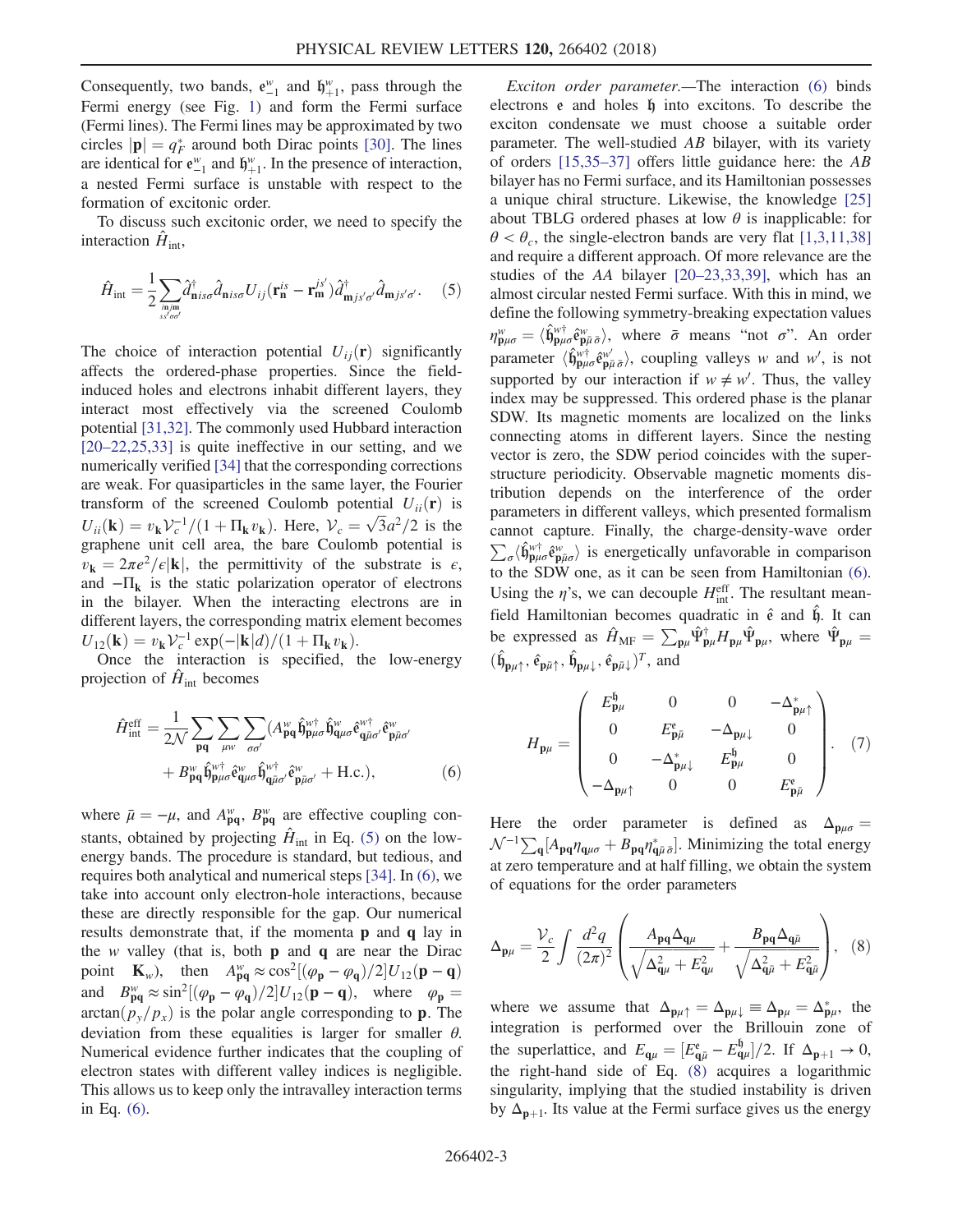gap. As for  $\Delta_{p-1}$ , its role is to renormalize the strength of the symmetry breaking and it cannot be neglected in the numerical calculations.

Solving [\(8\)](#page-2-2), several simplifications are made. First, we approximate the Fermi surface by a circle of radius  $q_F^*$ . The functions  $A_{pq}$  and  $B_{pq}$  are replaced by constants  $\bar{A}$ and  $\bar{B}$ , obtained by averaging  $A_{pq}$  and  $B_{pq}$  over the Fermi surface. The **p** dependence of  $\Delta_{\mathbf{p}\mu}$  is simplified:  $\Delta_{\mathbf{p}\mu} = \Delta_{\mu} \Theta(q_{\Lambda} - |p - q_F^*|)$ , where  $q_{\Lambda} > 0$  is the cutoff<br>momentum of the interaction and  $\Theta(q)$  is the step function momentum of the interaction and  $\Theta(q)$  is the step function. The cutoff value can be found [\[31,32\]](#page-5-5) by the requirement  $U_{12}(q_A) = U_{12}(0)/2$ . Assuming that  $q_A d \ll 1$  (which is valid for  $V_b \lesssim t_0$  and  $e^2/\epsilon v_F \lesssim 1$ ), we derive  $q_\Lambda \approx 2\pi \alpha v_F \Pi_0$ , where  $\alpha = e^2/\epsilon v_F$  is the graphene fine structure constant and  $v_F = a t \sqrt{3}/2$  is the Fermi velocity of single-layer<br>graphene. Finally, since in the long-wavelength limit graphene. Finally, since in the long-wavelength limit  $(|\mathbf{k}| \ll |\mathbf{b}_{1,2}|)$ , the function  $\Pi_{\mathbf{k}}$  is equal to the density of states (DOS) at the Fermi level:  $\Pi_{\mathbf{k}} \approx \Pi_0 \approx 4q_F^*/(\pi v_F^*),$ <br>and  $a_t = 8\alpha(v_F/v_F^*)\sigma_{\mathbf{k}}^*$ and  $q_{\Lambda} = 8a(v_F/v_F^*)q_F^*$ .<br>Approximate solution

Approximate solution, weak-interaction limit.—In the weak-interaction limit,  $\alpha \rightarrow 0$ , only the states with small momenta  $q = |\mathbf{q}| \ll |\mathbf{G}_{1,2}|$  are important. For these

$$
E_{\mathbf{q}\mu} \approx v_F^* (|\mathbf{q}| - \mu q_F^*).
$$
 (9)

<span id="page-3-0"></span>In this regime, the region of integration in Eq. [\(8\)](#page-2-2) becomes a ring or a circle centered at the Dirac point, defined by  $q_1 < |\mathbf{q}| < q_2$ , where  $q_1 = \max[0, q_F^* - q_\Lambda]$  and  $q_2 = q^* + q_\Lambda$ . Therefore, the system (8) becomes  $q_2 = q_F^* + q_\Lambda$ . Therefore, the system [\(8\)](#page-2-2) becomes

$$
\Delta_{\mu} = \frac{1}{2} \int_{q_1}^{q_2} dq \left[ \frac{q \lambda_A \Delta_{\mu}}{\sqrt{\Delta_{\mu}^2 + v_F^{*2} (q - \mu q_F^*)^2}} + \frac{q \lambda_B \Delta_{\mu}}{\sqrt{\Delta_{\mu}^2 + v_F^{*2} (q + \mu q_F^*)^2}} \right], \qquad \mu = \pm 1, \quad (10)
$$

<span id="page-3-1"></span>where  $\lambda_A = \mathcal{V}_c \bar{A}/(2\pi)$ ,  $\lambda_B = \mathcal{V}_c \bar{B}/(2\pi)$ . Assuming that  $q_{\lambda} \ll q_F^*$  and  $\Delta_{\mu} \ll V_b$ , we solve system [\(10\)](#page-3-0) analytically,

$$
\Delta_+ \approx 2v_F q_F^* \alpha \exp\{-1/\Lambda + 4\alpha^*\}, \qquad \Delta_- = \frac{\bar{B}}{\bar{A}} \Delta_+, \qquad (11)
$$

where  $\alpha^* = e^2/(ev_F^*)$  is the "renormalized  $\alpha$ " and  $\Delta \approx \lambda \alpha^* / v^*$ . The solution (11) for  $\Delta$ , has a BCS-like  $\Lambda \approx \lambda_A q_F^* / v_F^*$ . The solution [\(11\)](#page-3-1) for  $\Delta_+$  has a BCS-like structure, which dictates a high sensitivity of the gap  $\Delta_+$  to the effective interaction strength  $\overline{A}$ .

Approximate solution, strong-interaction limit.—The solution [\(11\)](#page-3-1) is valid when  $\alpha \ll 1$ . Estimates show, however, that for a suspended bilayer  $\alpha \approx 2.6$ . When  $\alpha$ increases, the cutoff  $q_\Lambda$  can exceed the size of the superlattice Brillouin zone. In this case, we should take into account more bands in the Hamiltonians [\(4\)](#page-1-3) and [\(6\)](#page-2-1) and,

<span id="page-3-2"></span>

FIG. 2. (a) Solid curves show the gap  $\Delta_+$  versus  $\alpha$  for superstructures with  $r = 1$  and  $m_0 = 2, 4, 6, 8, 10$  (twist angles  $\theta \approx 17.7, 7.3, 5.1, 3.9, 3.2$  deg) for  $V_b/t=0.1$ . The dashed curve corresponds to the decoupled  $(t_0 = 0)$  graphene layers. In this case, the function  $\Delta_+(\alpha)$  is almost independent of  $\theta$ . (b)  $\Delta_+$  versus  $\theta$  calculated for  $V_b/t=0.037$  and  $\alpha = 1.044$ . The inset shows  $\Delta_+$  versus  $V_b$  for  $\alpha = 0.306$  (solid curve) and for  $\alpha = 0.719$  (dashed curve) calculated for the superstructure  $m_0 = 5, r = 1.$ 

consequently, introduce additional order parameters  $\Delta_{\mathbf{p}\mu}$ . This makes the formalism quite involved. A simpler approach is to neglect the fine structure of the high-energy  $(|q| > |\mathcal{G}_{1,2}|)$  single-electron states and treat them as if there is no hopping between the layers. Such a layer decoupling is justified [\[40\]](#page-5-8) if  $\theta > \theta_c$ . For example, the high-energy DOS of TBLG is well approximated by the single-layer DOS (see Fig. 7 of Ref. [\[41\]](#page-5-9)). This simplification allow us to extend the upper integration limit  $q_2$  in [\(10\)](#page-3-0) to ~ $q_\Lambda$  < |b<sub>1,2</sub>|. Note that, in the interval  $|\mathcal{G}_1|/(2\sqrt{3}) < q < q_\Lambda$ , because of the decoupling, the velocity  $v^*$  in (10) must be replaced by  $v_{\rm E}$ . Finally even velocity  $v_F^*$  in [\(10\)](#page-3-0) must be replaced by  $v_F$ . Finally, even at large  $q_{\Lambda}$ , we may study each valley  $\mathbf{K}_{1,2}$  separately [\[34\]](#page-5-6). This is a consequence of the decoupling of the layers.

Results and Discussion.—We numerically solved the system [\(10\)](#page-3-0), valid in the weak-interaction limit. We also solved its modified version suitable for the stronginteraction regime. The computations were performed for several superstructures with  $r = 1$  in a wide range of values for  $V_b$  and  $\alpha$ . Major results of our study are presented in Fig. [2,](#page-3-2) where  $\Delta_+$  is plotted for different model parameters. (We focus on  $\Delta_{+}$ , since it provides the electron energy gap, a quantity of crucial importance for the system properties.) The gap strongly (exponentially) depends on the interaction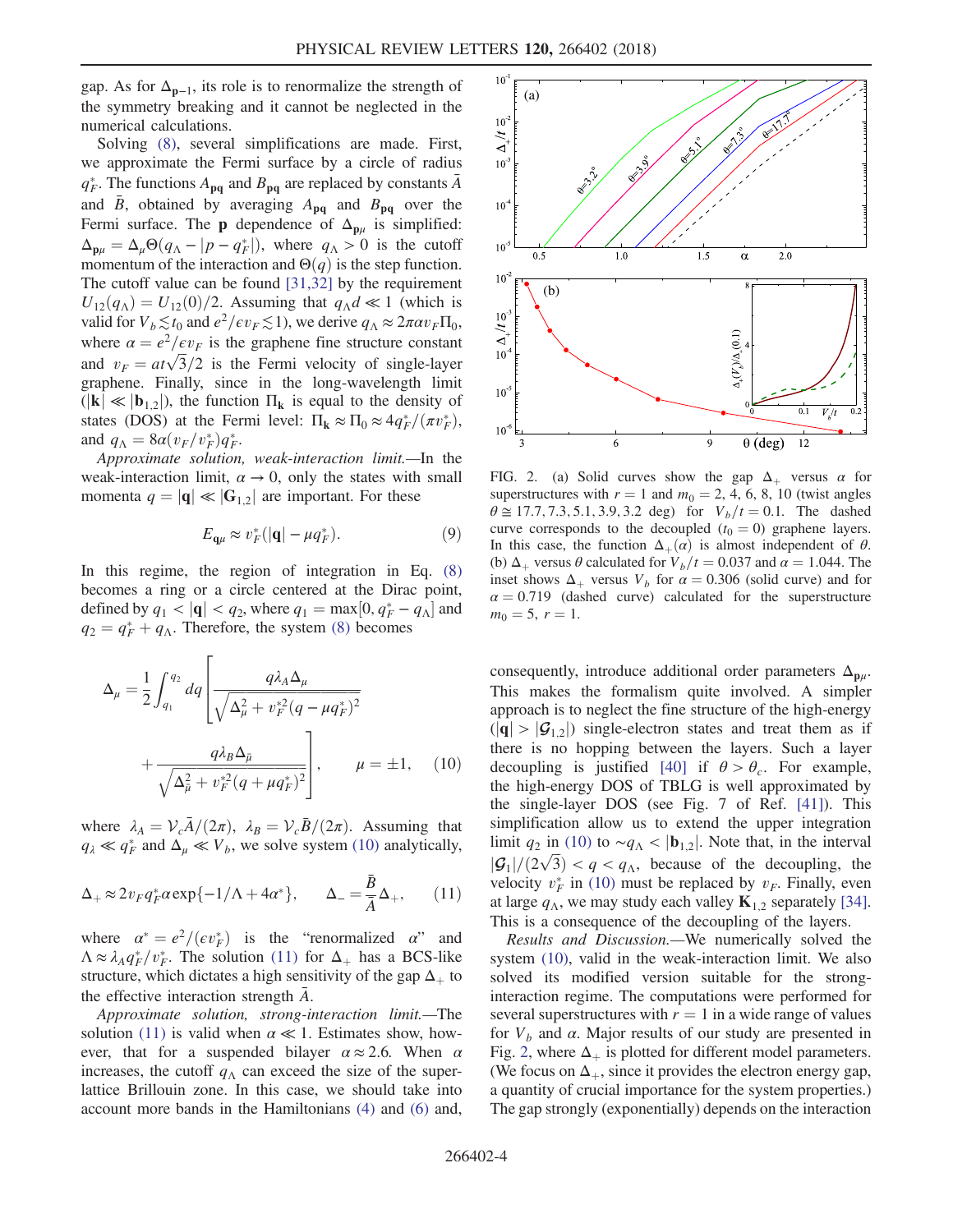strength for all superstructures; see Fig. [2\(a\)](#page-3-2). The gap is appreciable when  $\alpha \gtrsim 1 \Leftrightarrow \epsilon \lesssim 2.5$  (note that the ratio  $\Delta_{+}/t \sim 10^{-2}$  corresponds to  $\Delta_{+} \sim 300$  K). Thus, to observe the gap at room temperatures [\[42\],](#page-5-10) the permittivity of the substrate should not be large. The data in Fig. [2\(a\)](#page-3-2) imply that for any  $\alpha$ , the gap is larger for smaller twist angles. This point is illustrated in Fig. [2\(b\)](#page-3-2), where  $\Delta_+$  is plotted versus  $\theta$  for fixed  $\alpha$  and  $V_b$ . We note that the band gap increases by about 4 orders of magnitude, when the twist angle changes from  $\theta \approx 17.7^{\circ}$  to  $\theta \approx 3.2^{\circ}$ . Such a strong enhancement can be explained by the reduction of the Fermi velocity due to the interlayer hybridization.

The graph in the inset shows the gap versus the bias voltage for weak and moderate  $\alpha$ . This dependence is linear at small  $V<sub>b</sub>$ , in agreement with [\(11\).](#page-3-1) Indeed, because of screening, the interaction parameter  $\bar{A}$  is proportional to  $1/q_F^*$  at weak bias; therefore, the dimensionless parameter  $\Lambda \sim \bar{A} q_F^*$  is insensitive to  $V_b$  and only the preexponential factor in [\(11\)](#page-3-1) linearly depends on  $V_b$ . At strong interaction, the function  $\Delta_+(V_b)$ can be nonmonotonic for large bias voltages. Thus, our findings demonstrate that the TBLG may serve as a system with a tunable insulating gap. Recently, experimental evidence in favor of such a gap was reported [\[13\]](#page-4-1).

In conclusion, we demonstrated that biased TBLG can become a magnetic semiconductor with tunable gap, whose value, depending on parameters, can be as large as several hundreds Kelvin. The gapful state is an exciton insulator, accompanied by SDWorder. The insulator is stabilized due to perfect nesting of the field-generated Fermi surface. These results have both fundamental and applied significance.

This work is partially supported by the Army Research Office (ARO) under Grant No. 73315PH, the Russian Foundation for Basic Research Project No. 17-02-00323, Japan Society for the Promotion of Science (JSPS) (JSPS-RFBR Grant No. 17-52-50023). F. N. is supported in part by MURI Center for Dynamic Magneto-Optics via the Air Force Office of Scientific Research (AFOSR) (Grant No. FA9550-14-1-0040), Asian Office of Aerospace Research and Development (AOARD) (Grant No. FA2386- 18-1-4045), Japan Science and Technology Agency (JST) (the ImPACT program and CREST Grant No. JPMJCR1676), RIKEN-AIST Challenge Research Fund, and the John Templeton Foundation.

- <span id="page-4-7"></span><span id="page-4-0"></span>[1] A. Rozhkov, A. Sboychakov, A. Rakhmanov, and F. Nori, Electronic properties of graphene-based bilayer systems, [Phys. Rep.](https://doi.org/10.1016/j.physrep.2016.07.003) 648, 1 (2016).
- <span id="page-4-6"></span>[2] J. M. B. Lopes dos Santos, N. M. R. Peres, and A. H. Castro Neto, Graphene Bilayer with a Twist: Electronic Structure, Phys. Rev. Lett. 99[, 256802 \(2007\)](https://doi.org/10.1103/PhysRevLett.99.256802).
- [3] J. M. B. Lopes dos Santos, N. M. R. Peres, and A. H. Castro Neto, Continuum model of the twisted graphene bilayer, Phys. Rev. B 86[, 155449 \(2012\).](https://doi.org/10.1103/PhysRevB.86.155449)
- [4] R. Bistritzer and A. H. MacDonald, Moiré bands in twisted double-layer graphene, [Proc. Natl. Acad. Sci. U.S.A.](https://doi.org/10.1073/pnas.1108174108) 108, [12233 \(2011\).](https://doi.org/10.1073/pnas.1108174108)
- [5] S. Shallcross, S. Sharma, and O. A. Pankratov, Twist boundary in graphene: Energetics and electric field effect, [J. Phys. Condens. Matter](https://doi.org/10.1088/0953-8984/20/45/454224) 20, 454224 (2008).
- [6] S. Shallcross, S. Sharma, and O. A. Pankratov, Quantum Interference at the Twist Boundary in Graphene, [Phys. Rev.](https://doi.org/10.1103/PhysRevLett.101.056803) Lett. 101[, 056803 \(2008\)](https://doi.org/10.1103/PhysRevLett.101.056803).
- [7] E. J. Mele, Commensuration and interlayer coherence in twisted bilayer graphene, Phys. Rev. B 81[, 161405 \(2010\).](https://doi.org/10.1103/PhysRevB.81.161405)
- [8] S. Shallcross, S. Sharma, E. Kandelaki, and O. A. Pankratov, Electronic structure of turbostratic graphene, [Phys. Rev. B](https://doi.org/10.1103/PhysRevB.81.165105) 81, [165105 \(2010\).](https://doi.org/10.1103/PhysRevB.81.165105)
- [9] R. de Gail, M. O. Goerbig, F. Guinea, G. Montambaux, and A. H. Castro Neto, Topologically protected zero modes in twisted bilayer graphene, Phys. Rev. B 84[, 045436 \(2011\).](https://doi.org/10.1103/PhysRevB.84.045436)
- [10] E.J. Mele, Band symmetries and singularities in twisted multilayer graphene, Phys. Rev. B 84[, 235439 \(2011\)](https://doi.org/10.1103/PhysRevB.84.235439).
- <span id="page-4-4"></span>[11] A. O. Sboychakov, A. L. Rakhmanov, A. V. Rozhkov, and F. Nori, Electronic spectrum of twisted bilayer graphene, [Phys.](https://doi.org/10.1103/PhysRevB.92.075402) Rev. B 92[, 075402 \(2015\).](https://doi.org/10.1103/PhysRevB.92.075402)
- [12] A. V Rozhkov, A. O Sboychakov, A. L Rakhmanov, and F. Nori, Single-electron gap in the spectrum of twisted bilayer graphene, Phys. Rev. B 95[, 045119 \(2017\)](https://doi.org/10.1103/PhysRevB.95.045119).
- <span id="page-4-1"></span>[13] J.-B. Liu, P.-J. Li, Y.-F. Chen, Z.-G. Wang, F. Qi, J.-R. He, B.-J. Zheng, J.-H. Zhou, W.-L. Zhang, L. Gu et al., Observation of tunable electrical bandgap in large-area twisted bilayer graphene synthesized by chemical vapor deposition, Sci. Rep. 5[, 15285 \(2015\)](https://doi.org/10.1038/srep15285).
- <span id="page-4-2"></span>[14] A. V. Rozhkov, A. L. Rakhmanov, A. O. Sboychakov, K. I. Kugel, and F. Nori, Spin-Valley Half-Metal as a Prospective Material for Spin Valleytronics, [Phys. Rev. Lett.](https://doi.org/10.1103/PhysRevLett.119.107601) 119, [107601 \(2017\).](https://doi.org/10.1103/PhysRevLett.119.107601)
- <span id="page-4-3"></span>[15] O. Vafek and K. Yang, Many-body instability of Coulomb interacting bilayer graphene: Renormalization group approach, Phys. Rev. B 81[, 041401 \(2010\)](https://doi.org/10.1103/PhysRevB.81.041401).
- [16] R. Nandkishore and L. Levitov, Quantum anomalous Hall state in bilayer graphene, Phys. Rev. B 82[, 115124 \(2010\).](https://doi.org/10.1103/PhysRevB.82.115124)
- [17] R. Nandkishore and L. Levitov, Dynamical Screening and Excitonic Instability in Bilayer Graphene, [Phys. Rev. Lett.](https://doi.org/10.1103/PhysRevLett.104.156803) 104[, 156803 \(2010\).](https://doi.org/10.1103/PhysRevLett.104.156803)
- [18] J. Nilsson, A. H. Castro Neto, N. M. R. Peres, and F. Guinea, Electron-electron interactions and the phase diagram of a graphene bilayer, Phys. Rev. B 73[, 214418 \(2006\).](https://doi.org/10.1103/PhysRevB.73.214418)
- [19] Y. Wang, H. Wang, J.-H. Gao, and F.-C. Zhang, Layer antiferromagnetic state in bilayer graphene: A first-principles investigation, Phys. Rev. B 87[, 195413 \(2013\)](https://doi.org/10.1103/PhysRevB.87.195413).
- <span id="page-4-5"></span>[20] A. L. Rakhmanov, A. V. Rozhkov, A. O. Sboychakov, and F. Nori, Instabilities of the AA-Stacked Graphene Bilayer, Phys. Rev. Lett. 109[, 206801 \(2012\).](https://doi.org/10.1103/PhysRevLett.109.206801)
- <span id="page-4-8"></span>[21] A. O. Sboychakov, A. V. Rozhkov, A. L. Rakhmanov, and F. Nori, Antiferromagnetic states and phase separation in doped AA-stacked graphene bilayers, [Phys. Rev. B](https://doi.org/10.1103/PhysRevB.88.045409) 88, [045409 \(2013\).](https://doi.org/10.1103/PhysRevB.88.045409)
- [22] R. S. Akzyanov, A. O. Sboychakov, A. V. Rozhkov, A. L. Rakhmanov, and F. Nori, AA-stacked bilayer graphene in an applied electric field: Tunable antiferromagnetism and coexisting exciton order parameter, [Phys. Rev. B](https://doi.org/10.1103/PhysRevB.90.155415) 90, [155415 \(2014\).](https://doi.org/10.1103/PhysRevB.90.155415)